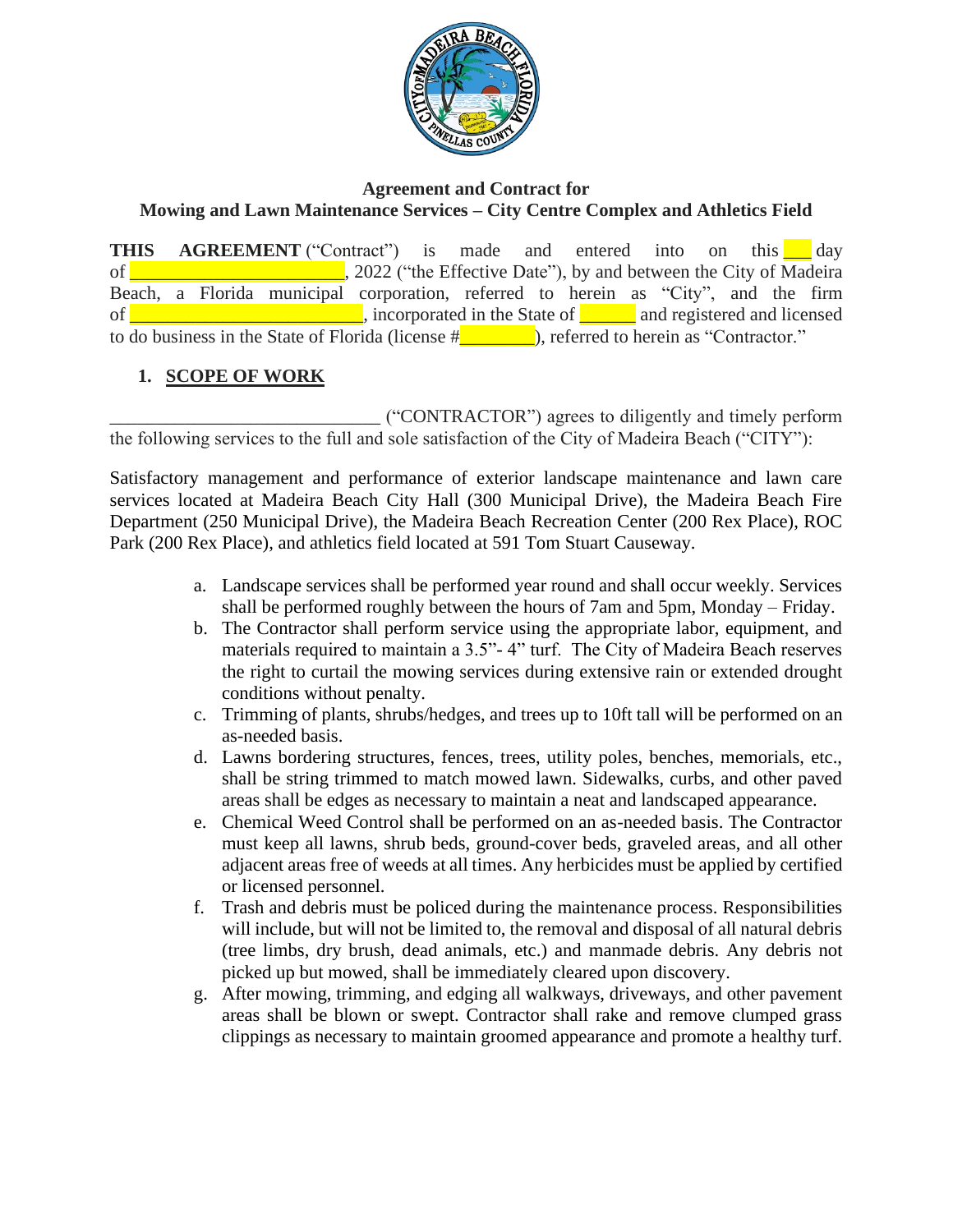Driving the lawn mower over sidewalk or road does not constitute "blowing or sweeping".

- h. Damage to trees, shrubs, sprinklers, benches, buildings, and other fixtures cause by mowing, edging, trimming, or weed control must be repaired by the contractor.
- i. The Contractor shall perform all work in a timely, orderly, and efficient manner satisfactory to the City of Madeira Beach. The Contractor will bill on a monthly basis and shall complete a service ticket and have the ticket signed by the site manager on completion of each site visit. All pertinent copies of completed forms shall accompany monthly invoices.
- j. Damage done to this property by acts of nature such as drought, storms, severe freeze or damages by vandalism, fire, etc. are not covered under this proposal.

# **2. TERM OF CONTRACT**

Notwithstanding the actual date(s) of execution by the Parties, this Contract will commence on the Effective Date and the initial term shall end at  $11:59$  p.m. on Tuesday, September  $30<sup>th</sup> 2025$ . The Contract may, at the City's option, be extended for up to two additional one year terms ending on September 30<sup>th</sup> 2026 and September 30<sup>th</sup> 2027.

## **3. BILLING AND PAYMENT**

Payment for the services will only be made after the services have been performed and an itemized billing statement has been submitted on a monthly basis to the CITY. (Recreation Director), via email or US Mail, which shall specifically set forth the services performed and all billing and invoices will include dates and specific locations where the specific work was performed.

The City will process invoices received pursuant to the Florida Prompt Payment Act and any disputes as to invoices will be handled using the procedures and timelines set forth in that Act.

CONTRACTOR will furnish all equipment, materials, and labor to complete tasks in the scope of work for the sum of:

**\$ \$ per month.** NOTE any additional charges or fees must be pre**approved** by the CITY.

### **4. INDEPENDENT CONTRACTOR**

Contractor is an Independent Contractor and will provide all services, equipment and human resources as an Independent Contractor and not as an employee(s) of the CITY.

### **5. COPLIANCE WITH LAW**

The laws of the State of Florida apply to any purchase made under this contract, and contractor shall comply with all local, state and federal directives, orders and laws as applicable to this contract and work performed thereunder.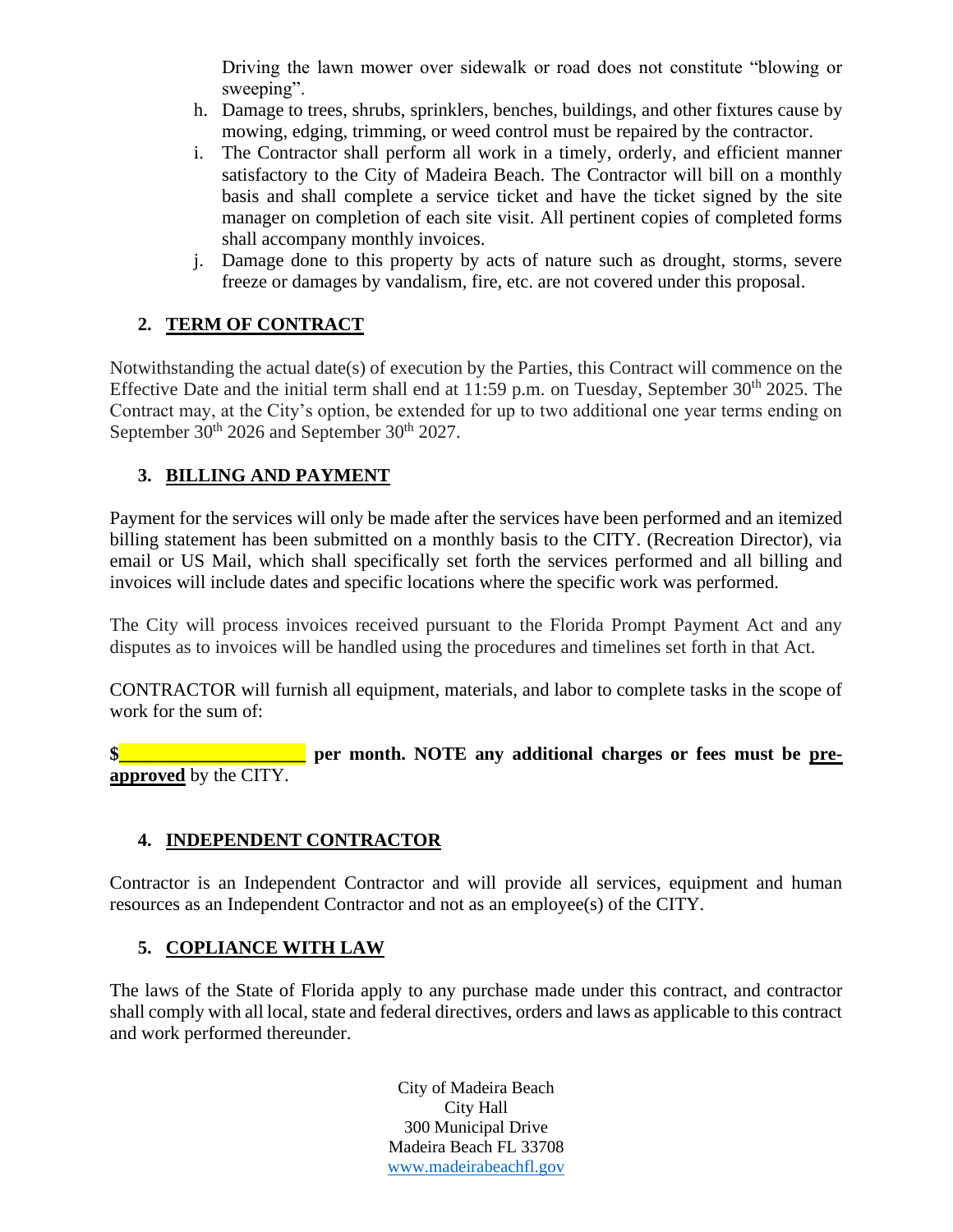### **6. VENUE**

This Contract shall be interpreted under and its performance governed by the laws of the State of Florida. In the event of litigation between the parties, venue shall be in Pinellas County, Florida and no other place, and Florida law shall apply.

### **7. INDEMNIFICATION**

The first \$10.00 of compensation received by the Contractor pursuant to the contract represents specific consideration for the following indemnification: Contractor shall indemnify, pay the cost of defense, including attorney's fees and will hold harmless the CITY from all suits, actions or claims of any character brought on account of any injuries or damages received or sustained by any person, persons or property by or from the said contractor or by or in consequences of any neglect in safeguarding the work or through the use of unacceptable materials in the construction of improvements or by or on account of any act or mission, neglect or misconduct of the said contractor or by or on account of any claim or amounts recovered under the Worker's Compensation Law or of any other laws, by-laws, ordinance, order or decree except only such injury or damage as shall have been occasioned by the sole negligence of the CITY.

### **8. ASSIGNMENT**

The rights and obligations of either party to this Agreement may be assigned to a third party only pursuant to a written amendment hereto.

#### **9. SUBCONTRACTING**

Contractor does not have the right to subcontract any of the Work to be performed under this Contract without the express written approval of the City. In the event the City approves of the subcontracting of any of the Work to be performed, all approved subcontracts shall: (1) require each Subcontractor to be bound to Contractor to the same extent Contractor is bound to City by the terms of this Contract, as those terms may apply to the portion of the Work to be performed by the Subcontractor, (2) provide for the assignment of the subcontracts from Contractor to City at the election of the City, upon termination of Contractor, (3) provide that the City will be an additional indemnified party of the subcontract, (4) provide that the Citty will be an additional insured on all insurance policies required to be provided by the Subcontractor, except workers' compensation, and (5) identify the City as an intended third-party beneficiary of the subcontract.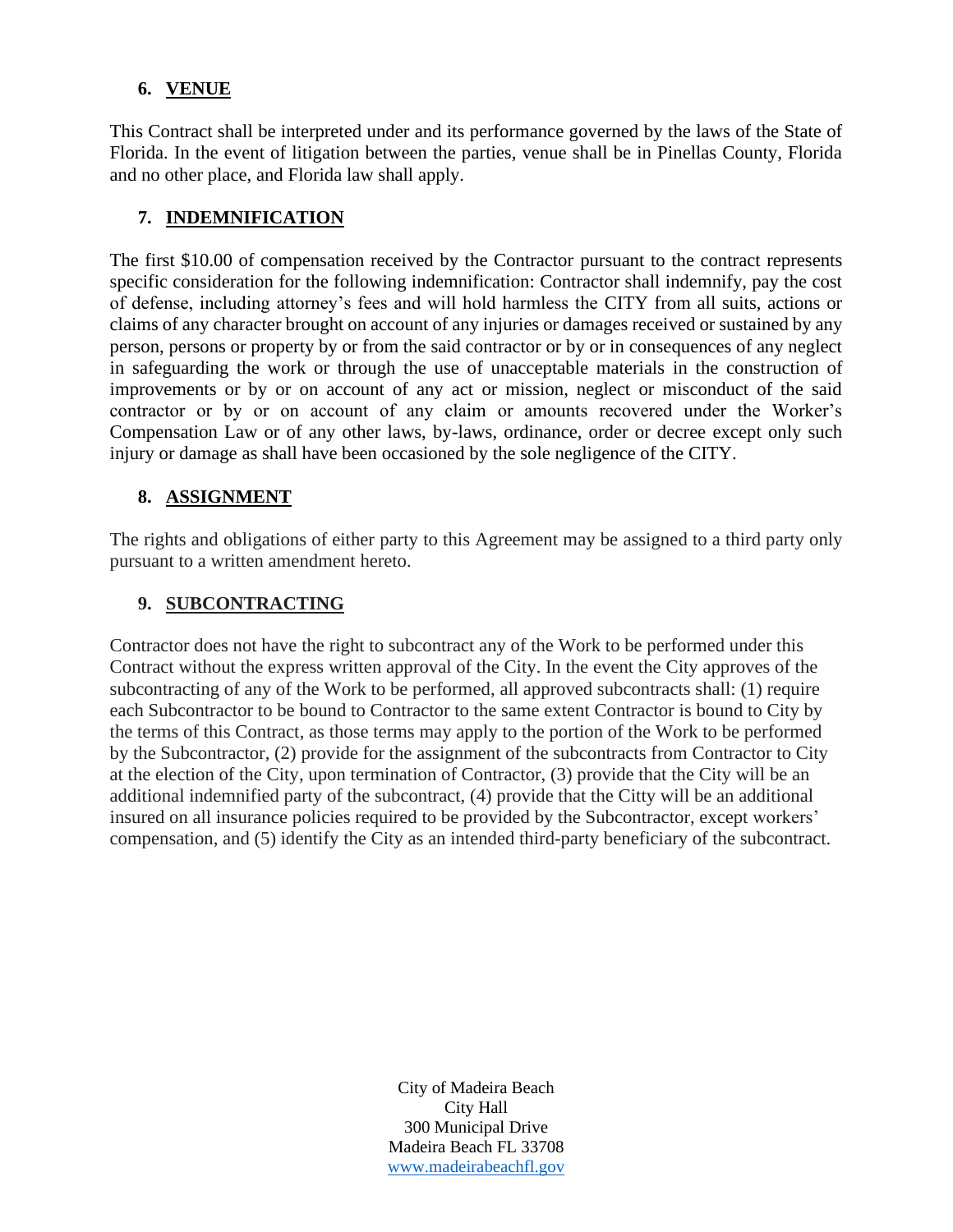#### **10. INSURANCE REQUIREMENTS**

Prior to the time the Contractor is entitled to commence any part of the proposed project, work, or services as set forth in the Scope of Work, the Contractor shall procure, pay for, and maintain at least the following insurance coverages and limits. Said insurance shall be evidenced by delivery to the CITY evidence of (1) certificates of insurance executed by the insurers listing coverages and limits, expiration dates and terms of policies and all endorsements whether or not required by the CITY and listing all carriers issuing said policies; and (2) a copy of each policy, including all endorsements. This insurance requirement shall remain in effect throughout the term of any contract with the CITY for the scope of work outlined in this Agreement. In addition, the CITY reserves the right to request physical evidence of the required coverage by requesting the policy declaration page. Insurance requirements shall meet the following minimum requirements:

- Worker's Compensation in at least the limits as required by law; Employer's Liability Insurance of not less than \$100,000.00 for each accident.
- Comprehensive General Liability Insurance including, but not limited to, Independent, Contractor, Contractual, Premises/Operations, Products/ Completed Operation, and Personal Injury covering the liability assumed under indemnification provisions of a contract for this RFP with limits of liability for personal injury and/or bodily injury, including death of not less than \$300,000.00 each occurrence; and property damage of not less than \$100,000.00 each occurrence. (Combined single limits of not less than \$300,000.00 each occurrence will be acceptable unless otherwise stated). Coverage shall be on an "occurrence" basis and the policy shall include Broad Form Property Damage Coverage and Fire Legal Liability of not less than \$50,000.00 per occurrence unless otherwise stated by exception herein, or waived by the Public Works Director in writing.
- Comprehensive Automobile and Truck Liability covering owned, hired and non-owned vehicles with minimum limits of \$300,000.00 each occurrence for bodily injury, including death, and property damage of not less than \$100,000.00 each occurrence. (Combined single limits of not less than \$300,000.00 each occurrence will be acceptable unless otherwise stated). Coverage shall be on an "occurrence" basis, such insurance to include coverage for loading and unloading hazards.

Each insurance policy shall include the following conditions by endorsement to the policy:

- Each policy shall require that 30 days prior to expiration, cancellation, non-renewal or any material change in coverages or limits, a notice thereof shall be given to the CITY by certified mail to the City Clerk. Proposer shall also notify the CITY in a like manner within 24 hours after receipt of any notices of expiration, cancellation, non-renewal, or material change in coverage received by Contractor from its insurer and nothing contained herein shall absolve Contractor of this requirement to provide notice.
- Companies issuing the insurance policy or policies shall have no recourse against the CITY for payment of premiums or assessments for any deductibles which are at the sole responsibility and risk of Contractor.
- Contractor shall waive subrogation rights for loss or damage against the CITY.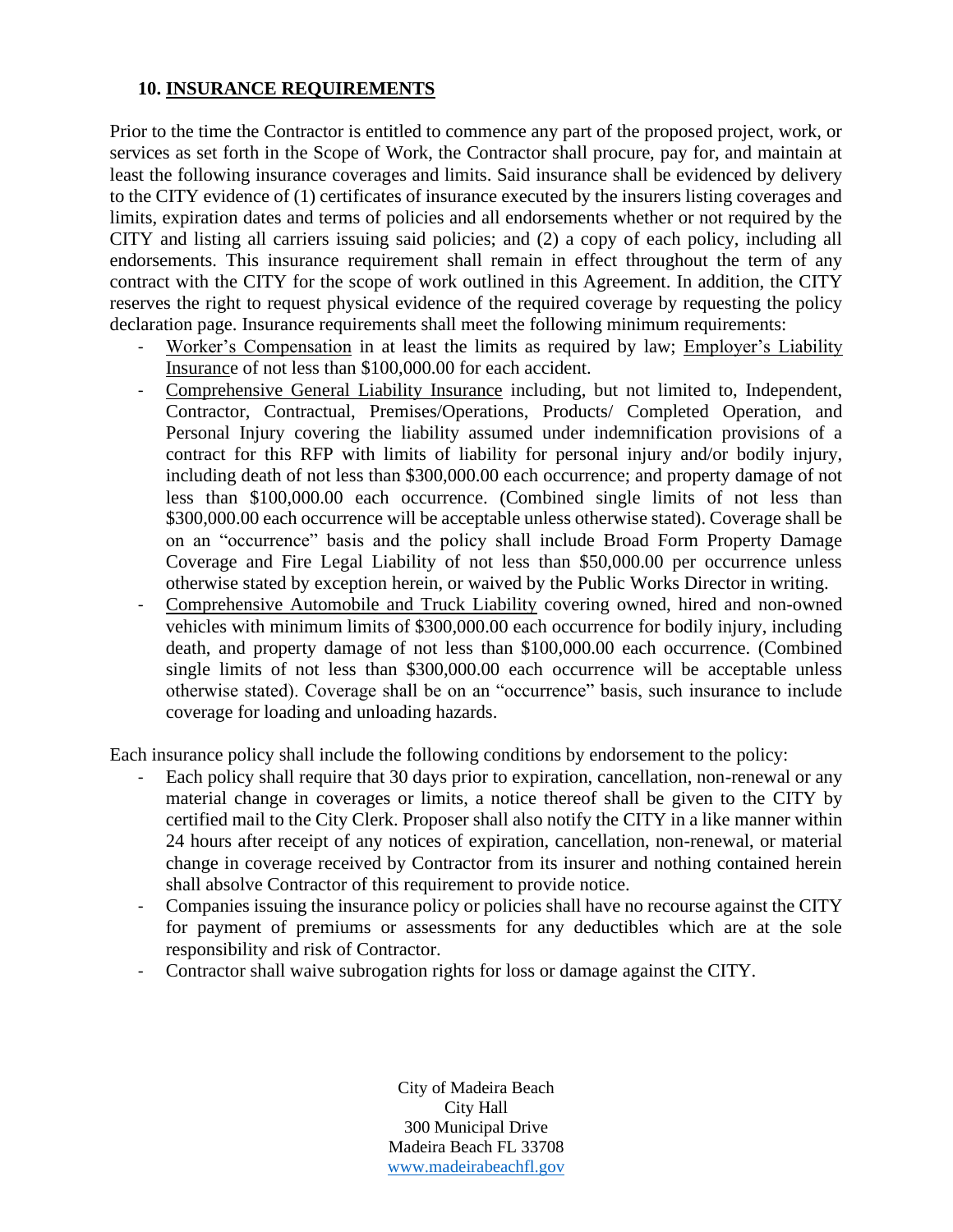### **11. TERMINATION**

The resulting contract may be terminated by the CITY when:

The CITY wishes to terminate the contract at any time and for any other reason, upon giving thirty (30) days prior written notice to CONTRACTOR at the following address: and the same of the same of the same of the same of the same of the same of the same of the same of the same of the same of the same of the same of the same of the same of the same of the same of the same of the s

This contract may be terminated by either party in the event of substantial failure to timely perform any task or obligation in accordance with the terms of this contract with, and upon delivery of, sixty (60) days prior written notice of termination to the other party giving the other party ten (10) days to cure the default.

### **12. COMPLIANCE WITH LAWS**

Contractor's employees, agents and Subcontracts shall comply with all applicable U.S., state and local laws and regulations and union work rules in its performance of its obligations hereunder.

### **13. PUBLIC RECORDS**

Contractor acknowledges that it is acting on behalf of a public agency; this Agreement is subject to the provisions of §119.0701, Florida Statutes, and; that Contractor must comply with the public records laws of the State of Florida. Contractor shall:

- 1. Keep and maintain public records required by the public agency to perform the service.
- 2. Upon request from the public agency's custodian of public records, the Contractor shall provide the public agency with a copy of the requested records or allow the records to be inspected or copied within a reasonable time and at a cost that does not exceed the costs provided in this chapter or as otherwise provided by law.
- 3. The Contractor shall ensure that public records that are exempt or confidential and, therefore exempt from public records disclosure requirements, are not disclosed except as authorized by law for the duration of the contract term and following completion of the contract.
- 4. The Contractor shall, upon completion of the contract, transfer, at no cost, to the public agency all public records in possession of the Contractor or keep and maintain public records required by the public agency to perform the service. If the Contractor transfers all public records to the public agency upon completion of the contract, the Contractor shall destroy any duplicate public records that are exempt or confidential and, therefore, exempt from public records disclosure requirements. If the Contractor keeps and maintains public records upon completion of the contract, the Contractor shall meet all applicable requirements for retaining public records. All records stored electronically must be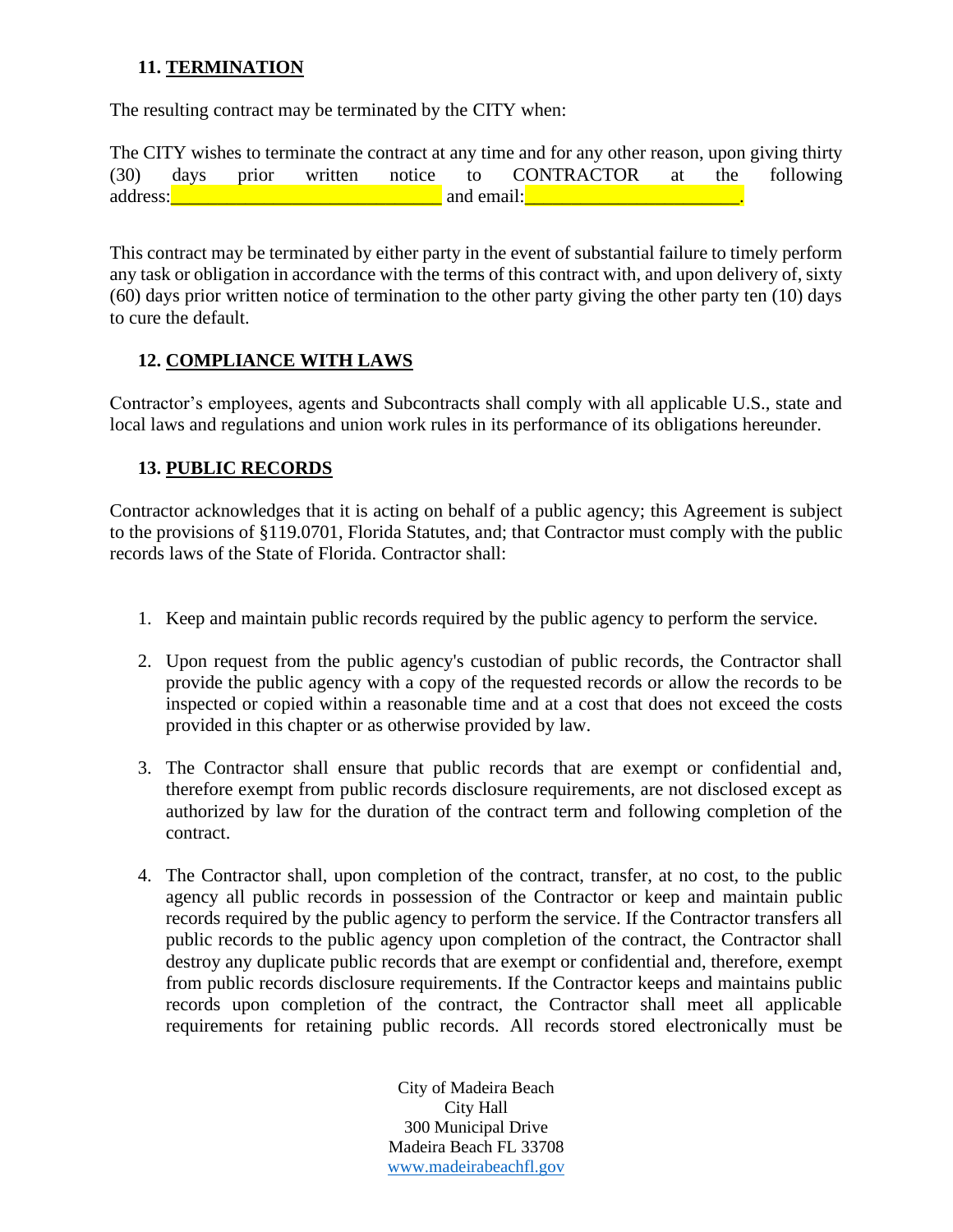provided to the public agency, upon request from the public agency's custodian of public records, in a format that is compatible with the information technology systems of the public agency.

- 5. A request to inspect or copy public records relating to a public agency's contract for services must be made directly to the custodian of public records for the public agency. If the public agency does not possess the requested records, the public agency shall immediately notify the Contractor of the request. The Contractor must provide the records to the public agency or allow the records to be inspected, copied or photographed within a reasonable time and in compliance with the requirements of §119.07, Florida Statutes.
- 6. If Contractor does not comply with a public agency's request for records, the public agency shall enforce the contract provisions in accordance with the contract.
- 7. A Contractor who fails to provide public records to the public agency within a reasonable time may be subject to penalties under §119.10, Florida Statutes.
- 8. If a civil action is filed against a Contractor to compel production of public records relating to a public agency's contract for services, the court shall assess and award against the Contractor the reasonable costs of enforcement, including reasonable attorney fees, if:
	- a. The court determines that the Contractor unlawfully refused to comply with the public records request within a reasonable time, and;
	- b. At least eight (8) business days before filing the action, the plaintiff provided written notice of the public records request, including a statement that the Contractor has not complied with the request, to the public agency and to the Contractor.
	- c. The notice requirement is satisfied if written notice is sent to the public agency's custodian of public records and to the Contractor at the Contractor's address listed in this contract with the public agency or to the Contractor's registered agent. Such notices must be sent by common carrier delivery service or by registered, Global Express Guaranteed, or certified mail, with postage or shipping paid by the sender and with evidence of delivery, which may be in an electronic format.
- 9. A Contractor who complies with a public records request within 8 business days after the notice is sent is not liable for the reasonable costs of enforcement.